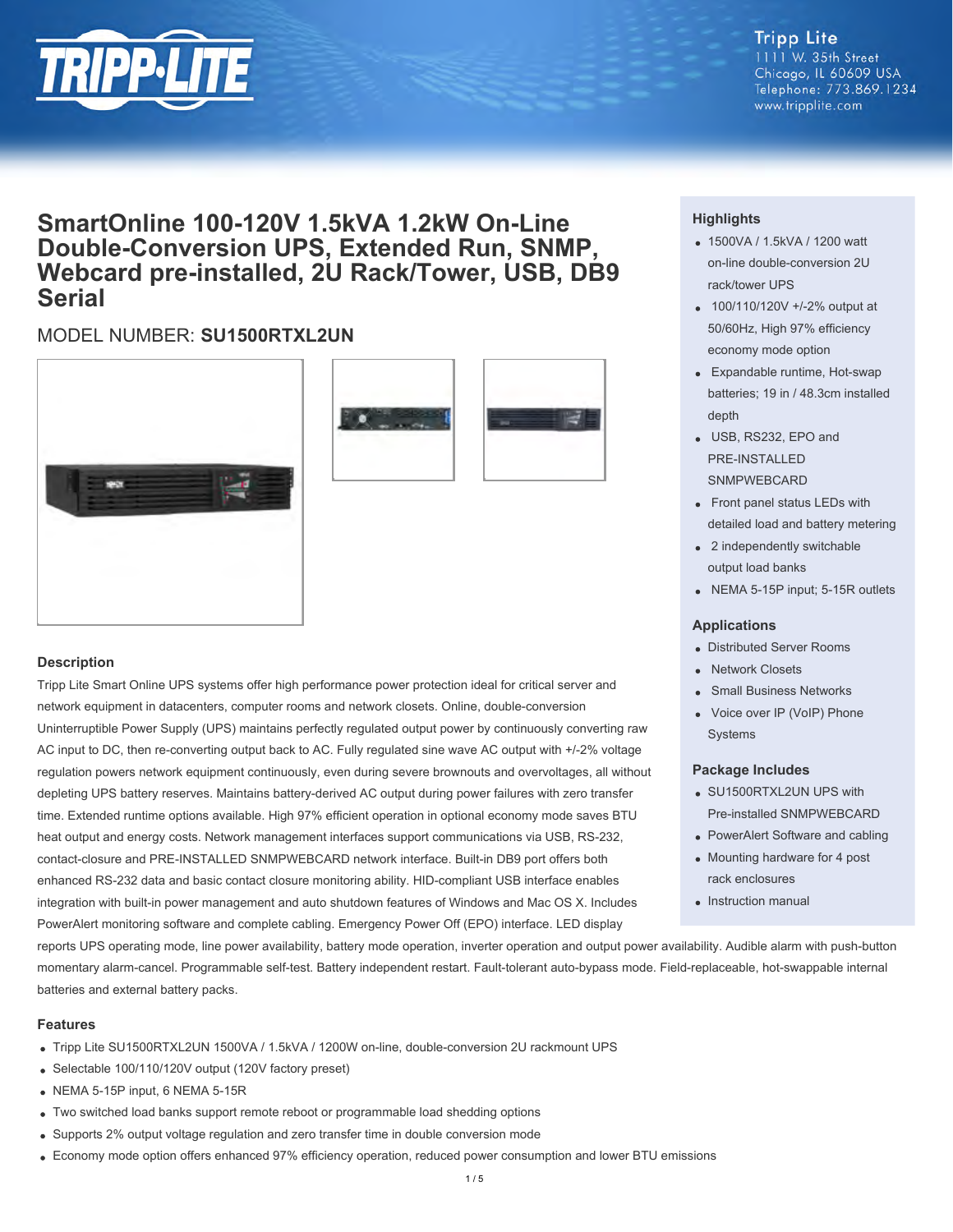

- 14 minutes runtime at 50% load (600W) and 5 minutes at 100% load (1200W) with internal batteries
- BP48V24-2U (limit 1), BP48V60RT-3U (multi-pack compatible) and BP48V27-2US (multi-pack compatible) external battery packs available (some configurations require Tripp Lite's External Battery Configuration Software)
- LED Display reports UPS operating mode, line power availability, battery mode operation, inverter status and output power availability
- Audible alarm with push-button momentary alarm-cancel
- 4 post installation hardware included, Optional 2POSTRMKITWM enables 2 post rack installation
- Single line TEL / Network surge suppression
- Electronic bypass maintains utility output during a variety of UPS fault conditions
- Battery independent restart ensures automatic UPS power-up without user interaction after lengthy power outages, even when batteries are expired and require replacement
- Built-in USB, RS-232, contact-closure and SNMPWEBCARD network interface
- HID-compliant USB interface enables integration with built-in power management and auto shutdown features of Windows and Mac OS X
- Included PowerAlert UPS monitoring software

# **Specifications**

| <b>OUTPUT</b>                                    |                                                                                    |
|--------------------------------------------------|------------------------------------------------------------------------------------|
| Output Volt Amp Capacity (VA)                    | 1500                                                                               |
| Output kVA Capacity (kVA)                        | 1.5                                                                                |
| <b>Output Watt Capacity (Watts)</b>              | 1200                                                                               |
| Output kW Capacity (kW)                          | 1.2                                                                                |
| Power Factor                                     | 0.8                                                                                |
| <b>Crest Factor</b>                              | 3:1                                                                                |
| Nominal Output Voltage(s)<br>Supported           | 100V; 110V; 120V                                                                   |
| Nominal Voltage Details                          | 120V default                                                                       |
| <b>Frequency Compatibility</b>                   | 50 / 60 Hz                                                                         |
| <b>Frequency Compatibility Details</b>           | Output frequency matches input nominal on startup, defaults to 60 Hz on cold-start |
| Output Voltage Regulation (Line<br>Mode)         | $+/- 2%$                                                                           |
| Output Voltage Regulation<br>(Economy Line Mode) | $+/- 10%$                                                                          |
| Output Voltage Regulation (Battery<br>Mode)      | $+/- 2%$                                                                           |
| <b>Output Receptacles</b>                        | $(6)$ 5-15R                                                                        |
| Load Management Receptacles                      | Two switchable 5-15R load banks (bank 1 - two outlets, bank 2 - four outlets)      |
| Output AC Waveform (AC Mode)                     | Sine wave                                                                          |
| Output AC Waveform (Battery Mode)                | Pure Sine wave                                                                     |
| <b>INPUT</b>                                     |                                                                                    |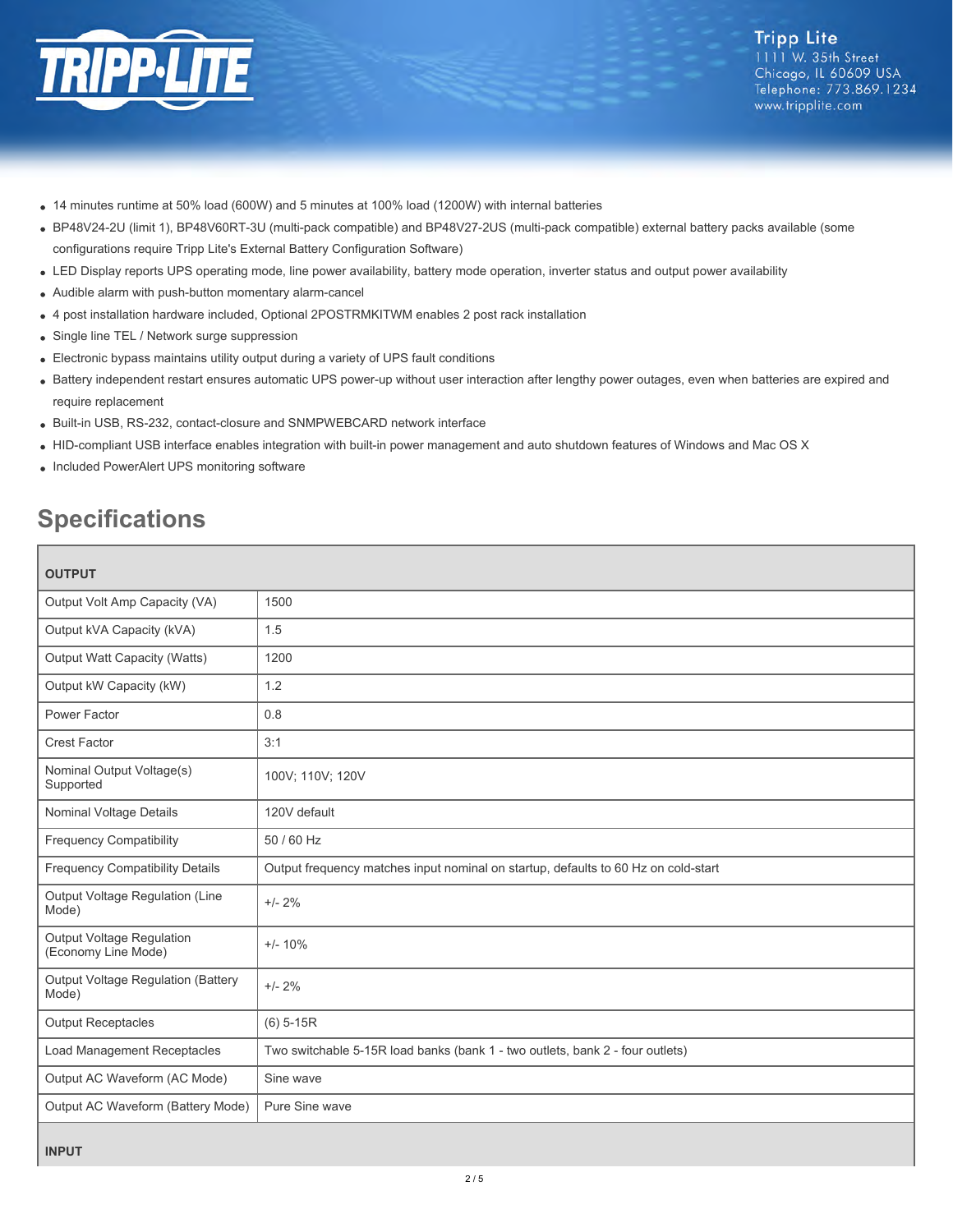

| Rated input current (Maximum Load)            | 12A                                                                                                                                                                                                                                                            |  |
|-----------------------------------------------|----------------------------------------------------------------------------------------------------------------------------------------------------------------------------------------------------------------------------------------------------------------|--|
| Nominal Input Voltage(s) Supported            | 100V AC; 110V AC; 120V AC                                                                                                                                                                                                                                      |  |
| <b>UPS Input Connection Type</b>              | 5-15P                                                                                                                                                                                                                                                          |  |
| Input Circuit Breakers                        | 20A                                                                                                                                                                                                                                                            |  |
| UPS Input Cord Length (ft.)                   | 10                                                                                                                                                                                                                                                             |  |
| UPS Input Cord Length (m)                     | 3                                                                                                                                                                                                                                                              |  |
| <b>Recommended Electrical Service</b>         | 15A 120V                                                                                                                                                                                                                                                       |  |
| Input Phase                                   | Single-Phase                                                                                                                                                                                                                                                   |  |
| <b>BATTERY</b>                                |                                                                                                                                                                                                                                                                |  |
| Full Load Runtime (min.)                      | 5 min. (1200w)                                                                                                                                                                                                                                                 |  |
| Half Load Runtime (min.)                      | 14 min. (600w)                                                                                                                                                                                                                                                 |  |
| Expandable Battery Runtime                    | Extended runtime supported via optional external battery packs                                                                                                                                                                                                 |  |
| <b>External Battery Pack Compatibility</b>    | BP48V24-2U (limit 1); BP48V60RT-3U (multi-pack compatible); BP48V27-2US (multi-pack compatible)                                                                                                                                                                |  |
| DC System Voltage (VDC)                       | 48                                                                                                                                                                                                                                                             |  |
| Battery Recharge Rate (Included<br>Batteries) | Less than 6 hours from 10% to 80% (typical, full load discharge)                                                                                                                                                                                               |  |
| Internal UPS Replacement Battery<br>Cartridge | <b>RBC94-2U</b>                                                                                                                                                                                                                                                |  |
| <b>Battery Access</b>                         | Front panel battery access door                                                                                                                                                                                                                                |  |
| <b>Battery Replacement Description</b>        | Hot-swappable, user replaceable batteries                                                                                                                                                                                                                      |  |
| <b>VOLTAGE REGULATION</b>                     |                                                                                                                                                                                                                                                                |  |
| Voltage Regulation Description                | Online, double-conversion power conditioning                                                                                                                                                                                                                   |  |
| Overvoltage Correction                        | 2% output voltage regulation during overvoltages to 150                                                                                                                                                                                                        |  |
| <b>Undervoltage Correction</b>                | 2% output voltage regulation during undervoltages to 80                                                                                                                                                                                                        |  |
| Severe Undervoltage Correction                | 2% output voltage regulation during undervoltages to 65 (under 70% load only)                                                                                                                                                                                  |  |
| <b>USER INTERFACE, ALERTS &amp; CONTROLS</b>  |                                                                                                                                                                                                                                                                |  |
| Switches                                      | 2 switches control off/on power status and alarm-cancel/self-test operation                                                                                                                                                                                    |  |
| Alarm Cancel Operation                        | Power-fail alarm can be silenced using alarm-cancel switch                                                                                                                                                                                                     |  |
| Audible Alarm                                 | Audible alarm indicates UPS startup, power-failure, low-battery, overload, UPS fault and remote shutdown conditions                                                                                                                                            |  |
| <b>LED</b> Indicators                         | 14 LEDs indicate line power, online mode, economy/bypass mode, on-battery, overload, battery low, replace battery<br>and fault status information; 4-LED meter displays load and battery charge levels; LED panel rotates for viewing in<br>rack/tower formats |  |
| <b>SURGE / NOISE SUPPRESSION</b>              |                                                                                                                                                                                                                                                                |  |
| UPS AC Suppression Joule Rating               | 600                                                                                                                                                                                                                                                            |  |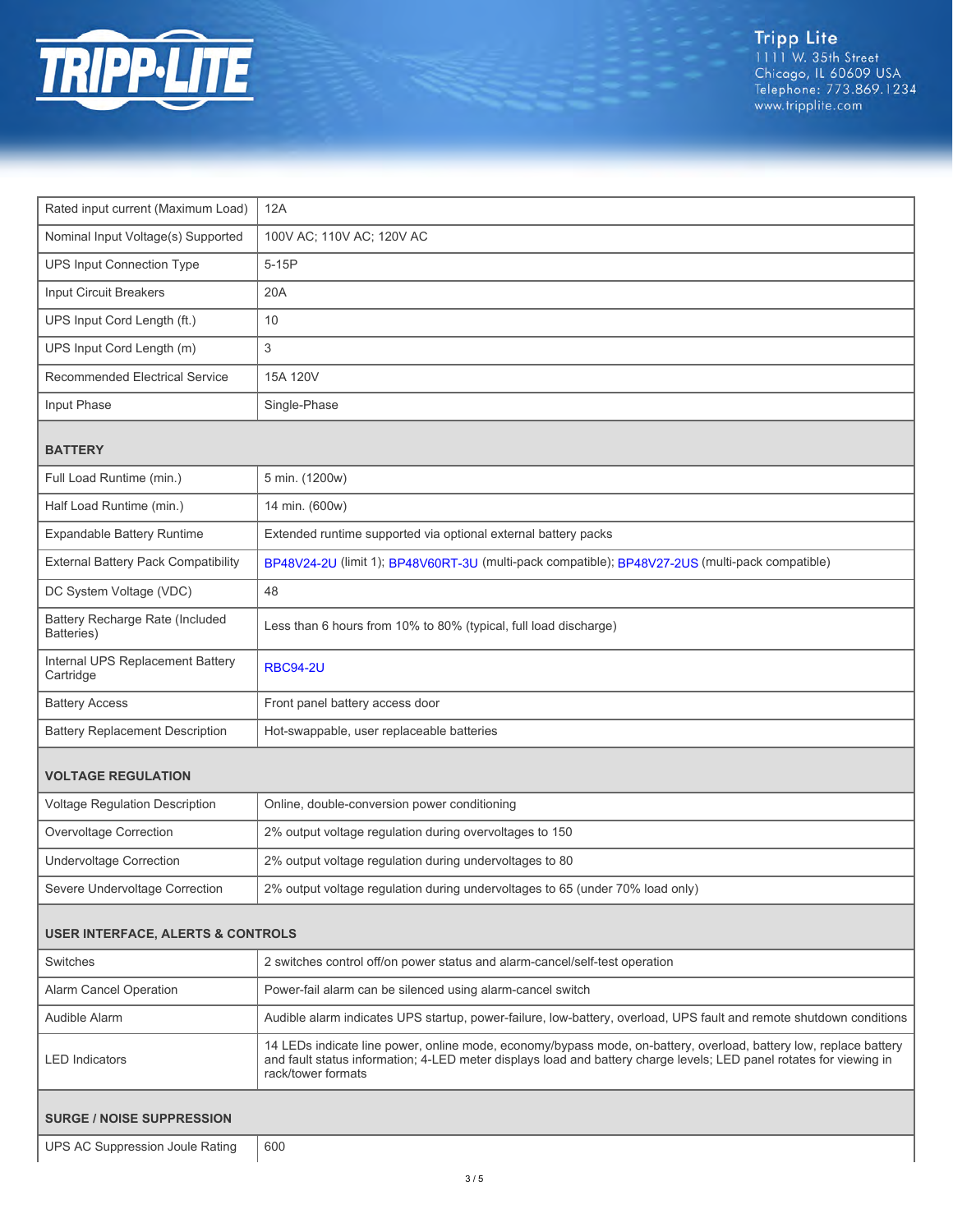

Tripp Lite<br>1111 W. 35th Street<br>Chicago, IL 60609 USA<br>Telephone: 773.869.1234<br>www.tripplite.com

| <b>UPS AC Suppression Response</b><br>Time                       | Instantaneous                                                                                                                         |  |
|------------------------------------------------------------------|---------------------------------------------------------------------------------------------------------------------------------------|--|
| <b>UPS Dataline Suppression</b>                                  | 1 line TEL/DSL (1 in / 1 out); 10/100Base T Ethernet                                                                                  |  |
| EMI / RFI AC Noise Suppression                                   | Yes                                                                                                                                   |  |
| <b>PHYSICAL</b>                                                  |                                                                                                                                       |  |
| Included Mounting Accessory<br>Description                       | Includes 4 post rackmount installation accessories                                                                                    |  |
| Installation Form Factors Supported<br>with Optional Accessories | 2 post rackmount (2POSTRMKITWM); Wallmount (2POSTRMKITWM); Tower (2-9USTAND)                                                          |  |
| Primary Form Factor                                              | Rackmount                                                                                                                             |  |
| <b>UPS Power Module Dimensions</b><br>(hwd, in.)                 | $3.5 \times 17.5 \times 19$                                                                                                           |  |
| <b>UPS Power Module Dimensions</b><br>(hwd, cm)                  | 8.9 x 44.4 x 48.3                                                                                                                     |  |
| Rack Height (U Spaces)                                           | $\overline{2}$                                                                                                                        |  |
| UPS Power Module Weight (lbs.)                                   | 44.1                                                                                                                                  |  |
| UPS Power Module Weight (kg)                                     | 20                                                                                                                                    |  |
| UPS Shipping Dimensions (hwd / in.)                              | $9.8 \times 20.2 \times 24$                                                                                                           |  |
| UPS Shipping Dimensions (hwd /<br>cm)                            | 24.8 x 51.4 x 61                                                                                                                      |  |
| Shipping Weight (lbs.)                                           | 54                                                                                                                                    |  |
| Shipping Weight (kg)                                             | 24.5                                                                                                                                  |  |
| <b>Cooling Method</b>                                            | Fan                                                                                                                                   |  |
| <b>UPS Housing Material</b>                                      | <b>Steel</b>                                                                                                                          |  |
| <b>ENVIRONMENTAL</b>                                             |                                                                                                                                       |  |
| <b>Operating Temperature Range</b>                               | +32 to +104 degrees Fahrenheit / 0 to +40 degrees Celsius                                                                             |  |
| Storage Temperature Range                                        | +5 to +122 degrees Fahrenheit / -15 to +50 degrees Celsius                                                                            |  |
| <b>Relative Humidity</b>                                         | 0 to 95%, non-condensing                                                                                                              |  |
| AC Mode BTU / Hr. (Full Load)                                    | 609.7                                                                                                                                 |  |
| <b>COMMUNICATIONS</b>                                            |                                                                                                                                       |  |
| Communications Interface                                         | Contact closure; DB9 Serial; EPO (emergency power off); Pre-installed network card; Slot for SNMP/Web interface;<br>USB (HID enabled) |  |
| Network Monitoring Port Description                              | Includes PRE-INSTALLED SNMPWEBCARD interface card. Supports detailed monitoring of UPS and site power<br>conditions                   |  |
| <b>PowerAlert Software</b>                                       | Included                                                                                                                              |  |
| <b>Communications Cable</b>                                      | USB and DB9 cabling included                                                                                                          |  |
| WatchDog Compatibility                                           | Supports Watchdog application, OS and hard-reboot restart options for remote applications                                             |  |